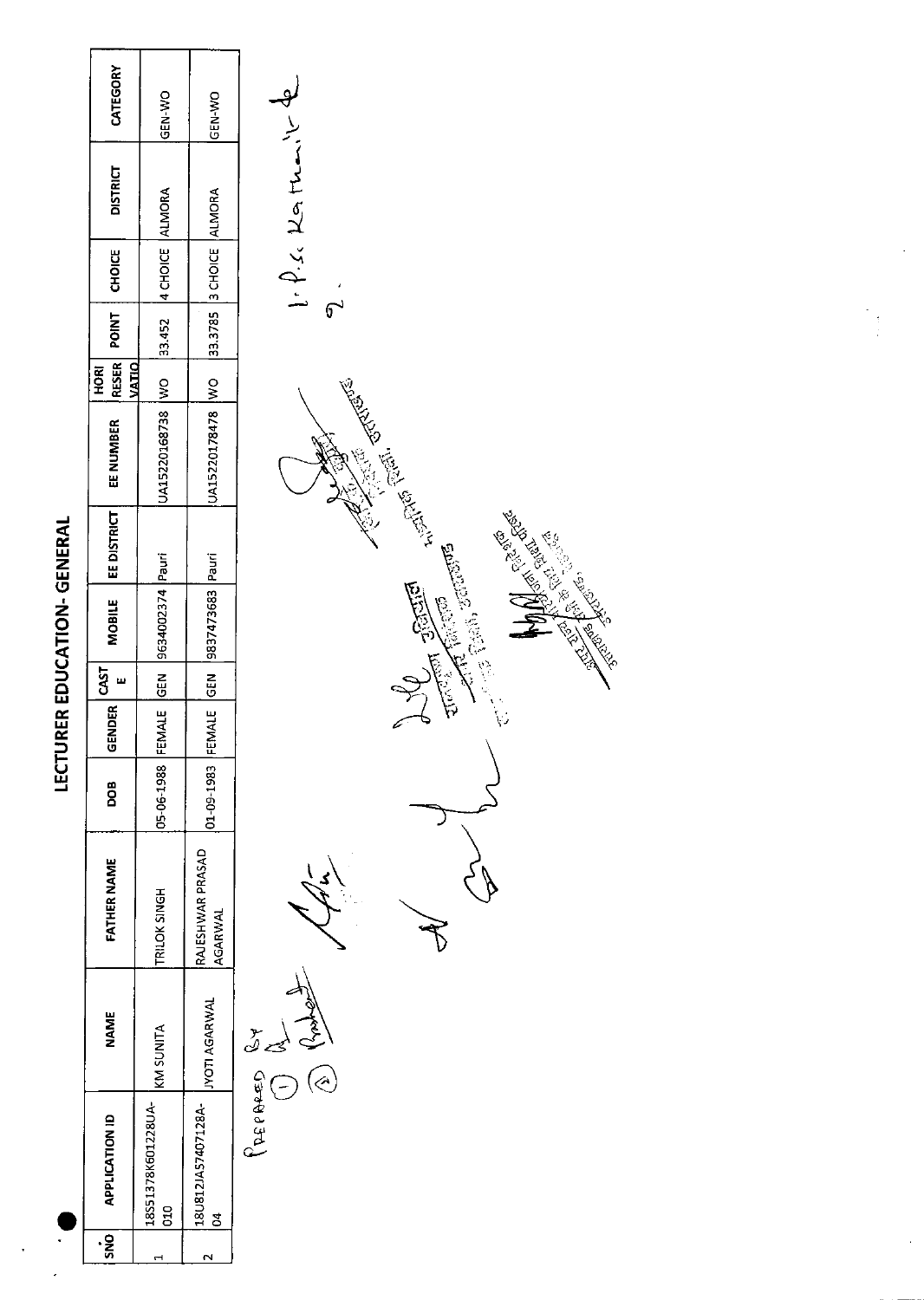| I |
|---|
|   |
|   |
| I |
|   |
|   |
| l |
|   |
|   |
| י |
|   |
| l |
|   |
|   |
|   |
|   |
| י |
| Í |

 $\ddot{\phantom{0}}$ 

|                                    | CATEGORY                                    | GEN-WO                   | GEN-WO                                   |                                                                                                                                                                                                                                      |
|------------------------------------|---------------------------------------------|--------------------------|------------------------------------------|--------------------------------------------------------------------------------------------------------------------------------------------------------------------------------------------------------------------------------------|
|                                    | <b>DISTRICT</b>                             |                          |                                          | $1. P$ s Kathai                                                                                                                                                                                                                      |
|                                    | <b>CHOICE</b>                               | 33.1845 1 CHOICE CHAMOLI | 32.8855 6 CHOICE CHAMOLI                 |                                                                                                                                                                                                                                      |
|                                    | <b>POINT</b>                                |                          |                                          |                                                                                                                                                                                                                                      |
|                                    | <b>RESER</b><br><b>MATIO</b><br><b>ROKI</b> | $rac{0}{2}$              |                                          |                                                                                                                                                                                                                                      |
| <b>LECTORER EDOCATION- GENERAL</b> | EE NUMBER                                   | V-99/013                 | 8006651875 Rudraprayag UA19120183386  WO | <b>Collage Collage Report Collage Report Collage Report Collage Report Collage Report Collage Report Collage Report Collage Report Collage Report Collage Report Collage Report Collage Report Collage Report Collage Report Col</b> |
|                                    | EE DISTRICT                                 |                          |                                          | <b>Ba</b><br>Ş                                                                                                                                                                                                                       |
|                                    | <b>MOBILE</b>                               | 9837339306 Chamoli       |                                          | <b>Birtie</b>                                                                                                                                                                                                                        |
|                                    | <b>CAST</b><br>w                            |                          |                                          | هندي زينو ا                                                                                                                                                                                                                          |
|                                    | <b>GENDER</b>                               |                          |                                          |                                                                                                                                                                                                                                      |
|                                    | DOB                                         | 24-06-1987 FEMALE GEN    | 08-06-1987 FEMALE GEN                    |                                                                                                                                                                                                                                      |
|                                    | <b>FATHER NAME</b>                          | BADRI PRASAD             | <b>HONGIN SHO</b><br>CHAUHAN             |                                                                                                                                                                                                                                      |
|                                    | <b>NAME</b>                                 | KM BABITA                |                                          | oyent.                                                                                                                                                                                                                               |
|                                    | <b>APPLICATION ID</b>                       | 18K-09139W-08            | 181113A2U86380V9-06 VANDANA              | PREPARED R7<br>A                                                                                                                                                                                                                     |
|                                    | SN <sub>O</sub>                             | $\blacksquare$           | $\mathbf{\tilde{c}}$                     |                                                                                                                                                                                                                                      |
|                                    |                                             |                          |                                          |                                                                                                                                                                                                                                      |

**MARKERS** 

July 1995

**COLL** 

Change Change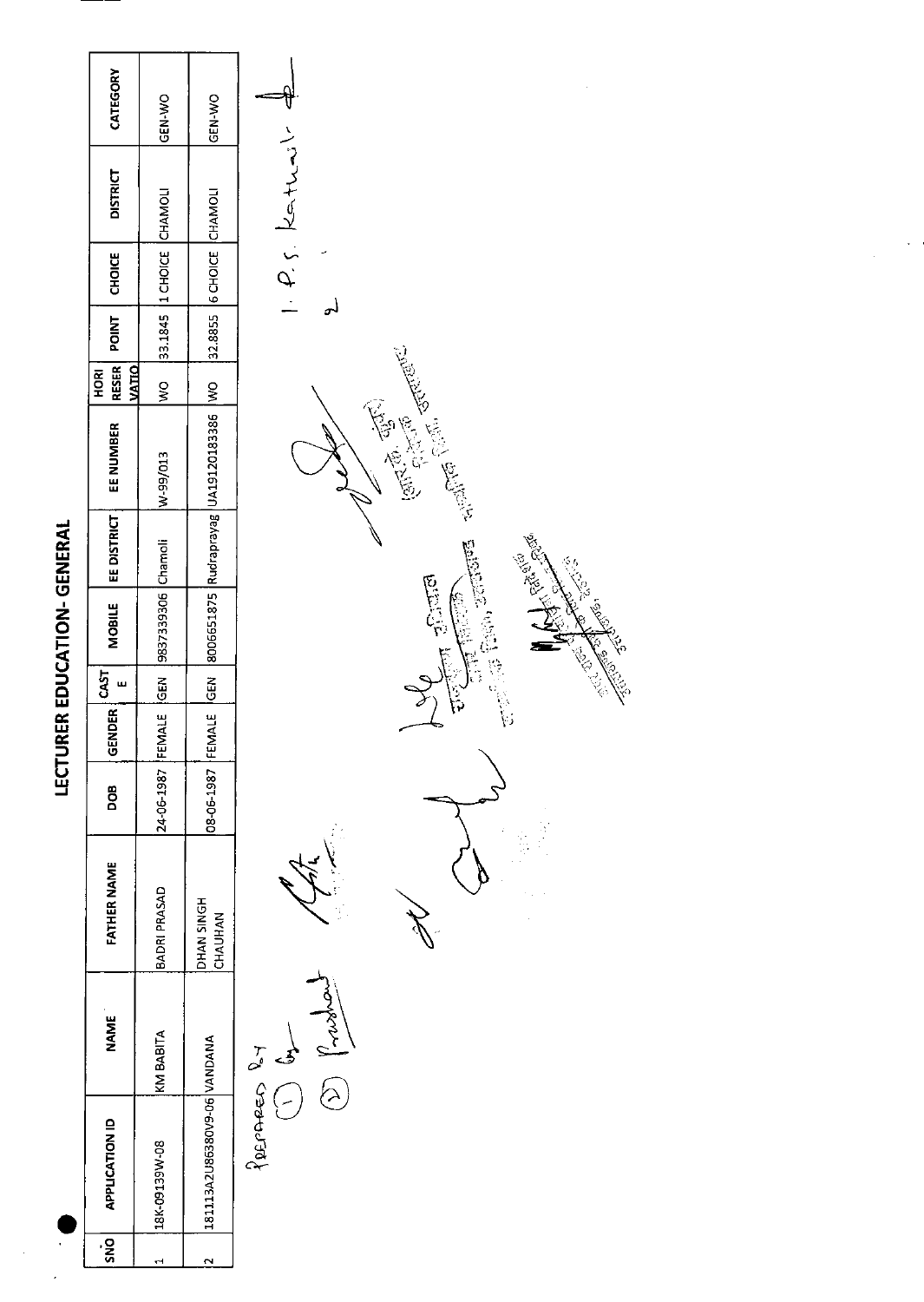| CATEGORY<br>GEN-WO<br>GEN-WO<br>SC-WO<br>X,<br>$1.$ $P$ s. Kather<br><b>DISTRICT</b><br>PAURI<br>PAURI<br>PAURI<br>1 CHOICE<br>1 CHOICE<br>1 CHOICE<br><b>CHOICE</b><br>ŕ<br>$\mathbf{a}_1$<br><b>POINT</b><br>34.194<br>33.499<br>31.239<br><b>RESER</b><br><b>DIEKV</b><br><b>ROKI</b><br>$\frac{1}{2}$<br>$\frac{8}{2}$<br>$\frac{1}{2}$<br>憶旨<br>UA15220120623<br>UA1522012638<br>EE NUMBER<br>27751/14<br>EE DISTRICT<br>Dehradun<br>Pauri<br>Pauri<br>9012768105<br>9761247374<br>9639615037<br><b>MOBILE</b><br><b>CAST</b><br>GEN<br><b>GEN</b><br>ш<br>ŠĆ<br>GENDER<br>FEMALE<br>20-10-1990 FEMALE<br>FEMALE<br>24-10-1985<br>14-06-1991<br>DOB |
|----------------------------------------------------------------------------------------------------------------------------------------------------------------------------------------------------------------------------------------------------------------------------------------------------------------------------------------------------------------------------------------------------------------------------------------------------------------------------------------------------------------------------------------------------------------------------------------------------------------------------------------------------------|
|                                                                                                                                                                                                                                                                                                                                                                                                                                                                                                                                                                                                                                                          |
|                                                                                                                                                                                                                                                                                                                                                                                                                                                                                                                                                                                                                                                          |
|                                                                                                                                                                                                                                                                                                                                                                                                                                                                                                                                                                                                                                                          |
|                                                                                                                                                                                                                                                                                                                                                                                                                                                                                                                                                                                                                                                          |
|                                                                                                                                                                                                                                                                                                                                                                                                                                                                                                                                                                                                                                                          |

 $\label{eq:2.1} \frac{1}{\sqrt{2}}\int_{\mathbb{R}^3}\frac{1}{\sqrt{2}}\left(\frac{1}{\sqrt{2}}\right)^2\frac{1}{\sqrt{2}}\left(\frac{1}{\sqrt{2}}\right)^2\frac{1}{\sqrt{2}}\left(\frac{1}{\sqrt{2}}\right)^2.$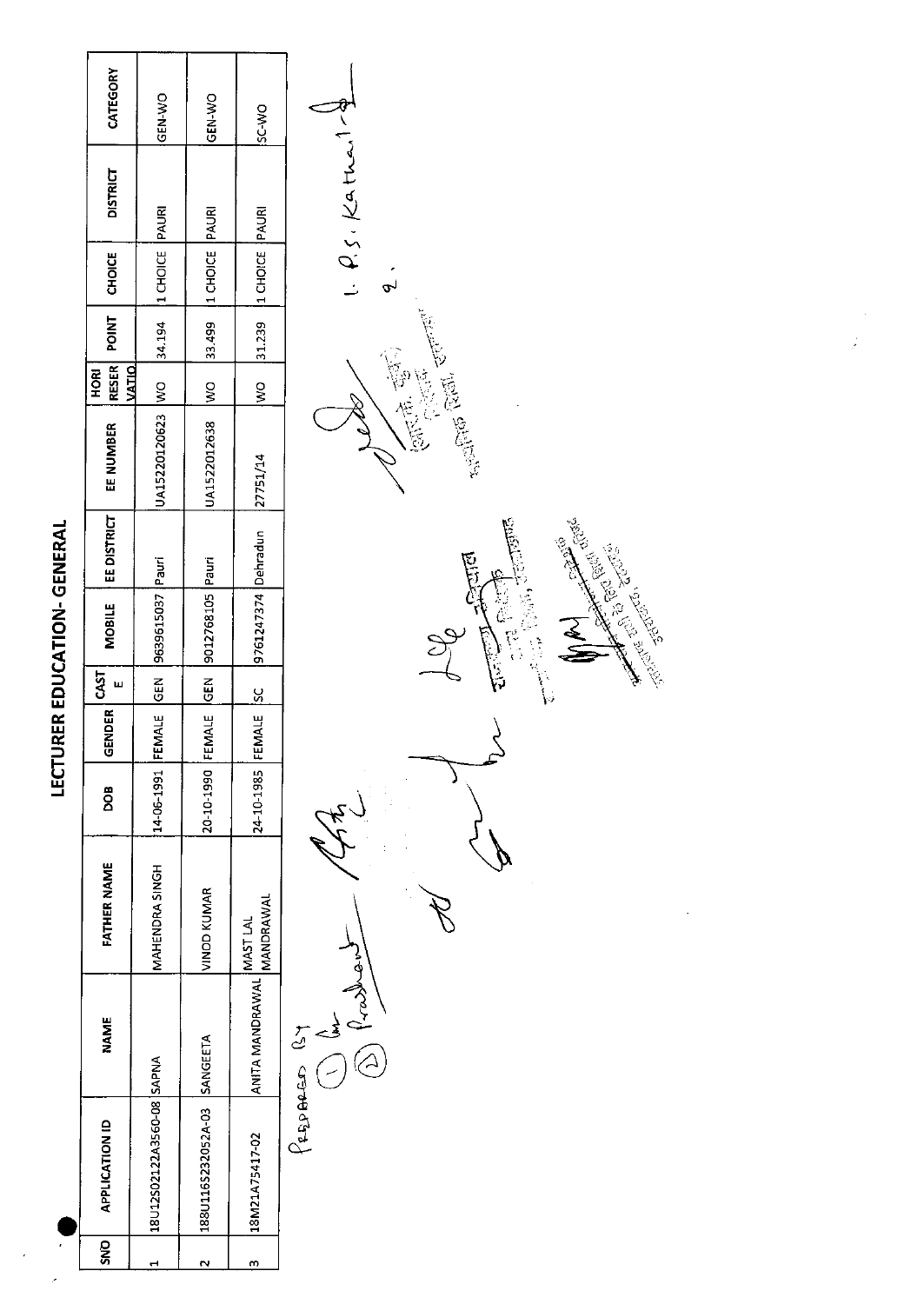|                                         | CATEGORY                      | <b>GEN-WO</b>                   |                                                                                                                                                                                                                                                                                             |
|-----------------------------------------|-------------------------------|---------------------------------|---------------------------------------------------------------------------------------------------------------------------------------------------------------------------------------------------------------------------------------------------------------------------------------------|
|                                         | <b>DISTRICT</b>               | RUDRAPRAYAG                     | 1.25.14                                                                                                                                                                                                                                                                                     |
|                                         | CHOICE                        | 2 CHOICE                        |                                                                                                                                                                                                                                                                                             |
|                                         | <b>POINT</b>                  | 33.3245                         |                                                                                                                                                                                                                                                                                             |
|                                         | <b>RESER</b><br>VATIO<br>HORI |                                 | Children                                                                                                                                                                                                                                                                                    |
|                                         | EE NUMBER                     | UA15120175392 WO                |                                                                                                                                                                                                                                                                                             |
| <b>IRER EDUCATION- GENERAL</b><br>LECTU | EE DISTRICT                   |                                 | Reiche<br>计传真 變長<br>$\hat{\tau}$<br>England Collar Region<br>Recording the Cordinal Cordinal Cordinal Cordinal Cordinal Cordinal Cordinal Cordinal Cordinal Cordinal Cordinal Cordinal Cordinal Cordinal Cordinal Cordinal Cordinal Cordinal Cordinal Cordinal Cordinal Cordinal Cordinal C |
|                                         | <b>MOBILE</b>                 | 7060225599 Pauri                | 之之                                                                                                                                                                                                                                                                                          |
|                                         | <b>CAST</b><br>$\mathbf{u}$   | <b>ABD</b>                      |                                                                                                                                                                                                                                                                                             |
|                                         | <b>GENDER</b>                 | FEMALE                          | $\overline{\phantom{a}}$                                                                                                                                                                                                                                                                    |
|                                         | <b>BOO</b>                    | 11-06-1980                      |                                                                                                                                                                                                                                                                                             |
|                                         | <b>FATHER NAME</b>            |                                 | ر<br>ق<br>fast)                                                                                                                                                                                                                                                                             |
|                                         | <b>NAME</b>                   | BHARTI BAHUGUNA BHAGWATI PRASAD | $\frac{2}{3}$<br>PREPARD                                                                                                                                                                                                                                                                    |
|                                         | <b>APPLICATION ID</b>         | 18520A5B31B91271U-<br>010       |                                                                                                                                                                                                                                                                                             |
|                                         | SNO                           | $\blacksquare$                  |                                                                                                                                                                                                                                                                                             |

 $\cdot$ 

 $\frac{1}{2}$ 

 $\frac{1}{2} \left( \frac{1}{2} \right)$ 

 $\frac{1}{\sqrt{2}}$